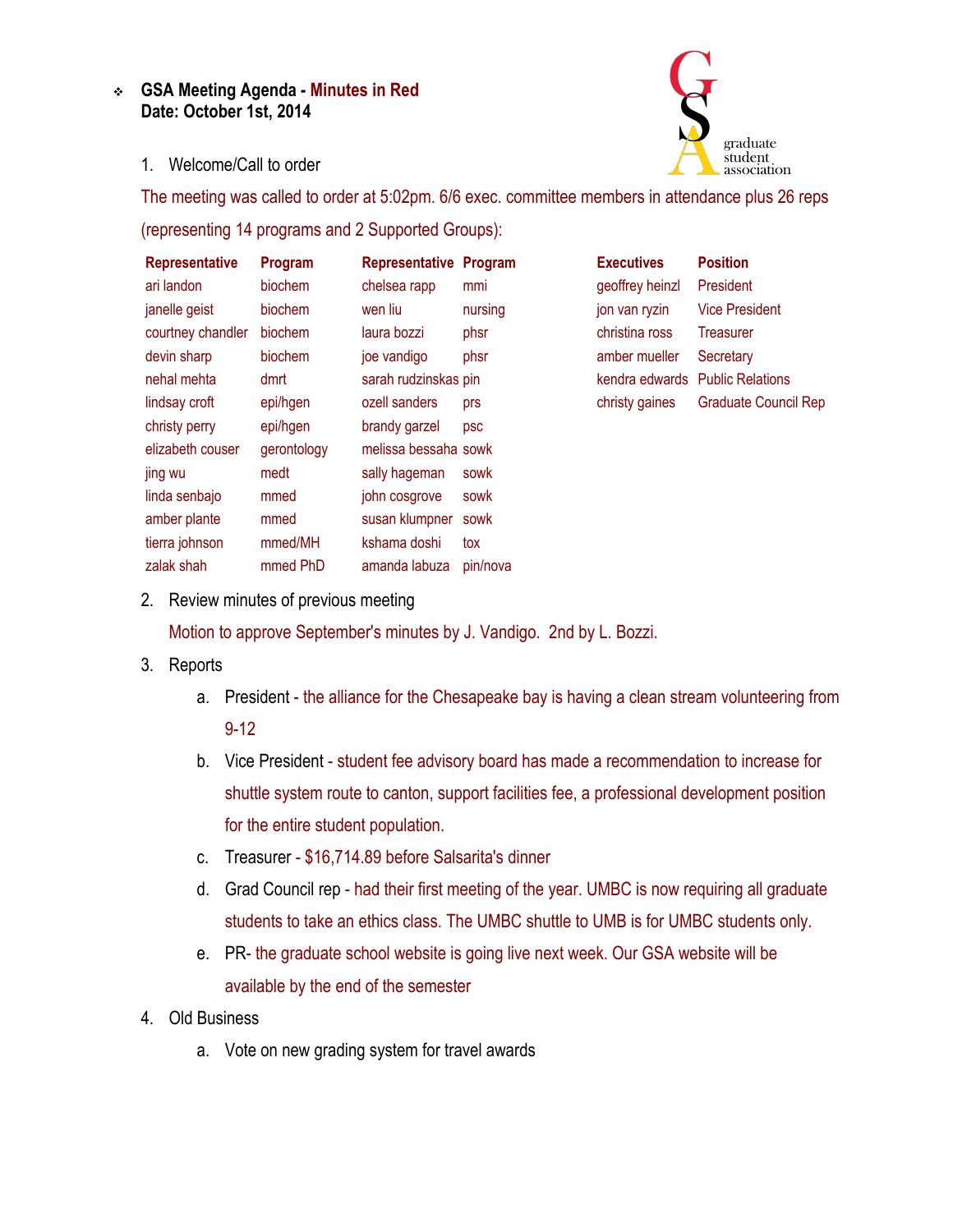The major change is that number of the meetings a student's program rep attended in the past 12 months will count as 1/2 a point. Vote motioned by Christina 2nd by L.Croft. Passed unanimously.

b. Open access week: Katherine Downton will give us a presentation on open access and we will discuss how to make it relevant to students

In recent years there has been a push for journals to be "open access". Open access is defined as free, immediate online access that is usable at the time of publication. It's important because much of the world's scientific knowledge is not free and accessible. We have access here at UMB because we belong to a large research university and the library subscribes us. This is especially a problem for people living in lower income communities because there is less access to scientific information. Between 1986 and 2011 journal subscription prices have increased by over 400% so publishers have far outpaced the rate of inflation (journals are way more expensive to the average person now). For this reason, libraries have begun canceling many journals. When you publish in open access, statistically your article is read by more people and citations increase as well (and those numbers will grow). Please inquire to a librarian if you have any questions.

- c. Committee Reports
	- i. Finance Travel award applications are due on October 15th.
	- ii. Social Activities Heart walk, GSA as a team. Is this something we want to do? or do our own Fundraiser? Think on it.
	- iii. Meet & Confer putting together an agenda to meet with Dr. Ward, Dr. Gerald, and President Perman. Please email President Geoffrey Heinzl about any student issues he should bring up at this meeting.
	- iv. Professional Development think about stuff we can arrange for our students. Will contact the committee soon.
	- v. Communications will select a winner for news letter naming contest. New name is "The Grad Gazette". Next issue will come out in November and some articles have been assigned. Geoff and Kendra are going to be trained to edit the website. We are looking for volunteers to write articles related to student life for the news letter.
- 5. New Business
	- a. GSA hosted Fall Charity event we have extra money in the budget that we could use for a Social/Charity event. Initially the E-board proposed taking \$750 from student group